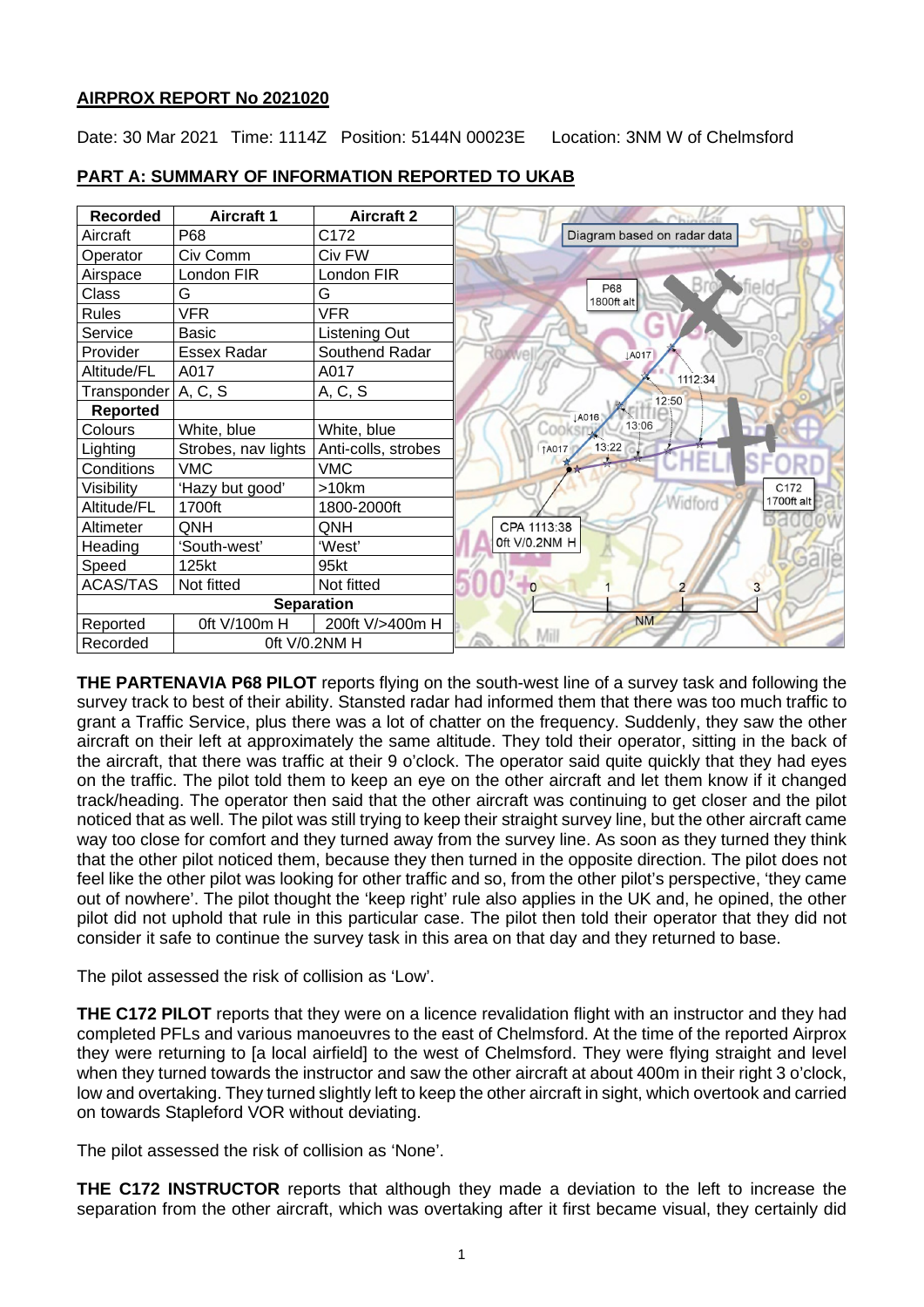not consider it worthy of an Airprox report. From their perspective on the tracks that were being taken, the risk of collision without a significant deviation in height in the very good VFR conditions was negligible to nil. Of course, they cannot comment on what happened before the aircraft was first sighted by [the student].

**THE ESSEX RADAR CONTROLLER** reports that [the P68] flight was along a NE/SW axis approximately 8NM E of Stansted, and flying from a point near Earls Colne airfield reaching almost the edge of the London/City zone. The pilot reported each time they turned to fly the reciprocal, and at all times was given a Basic Service. The controller also recalls it being a very busy VFR day and advising the pilot to keep a good lookout. They remember the pilot commenting when they were preparing to land for a break that they had had, in their words, a few 'close shaves', and that they may not get airborne again that day. At no time was any mention of an Airprox made on the RT by the pilot.

**THE SOUTHEND RADAR CONTROLLER** reports that the DIR and RAD frequencies were split. The [C172] was operating in the Hanningfield/Chelmsford area squawking 5050 (Southend listening squawk) and the [P68] was operating in a similar area with an Essex radar squawk. They did not receive any transmissions from [the C172] – the pilot did not request a service. They do not recall seeing a confliction between these two aircraft. They are aware that they have the option to make blind transmissions to aircraft operating on a 5050 squawk where an obvious risk is apparent. On this occasion, as they did not observe a confliction, no blind transmission was made.

# **Factual Background**

The weather at Stansted Airport was recorded as follows:

METAR EGSS 301150Z AUTO 15008KT 9999 NCD 20/07 Q1028=

# **Analysis and Investigation**

### **NATS Swanwick**

[The P68] was tasked on a survey flight to the east of Stansted, outside the Stansted CTA and below the London TMA, whilst receiving a Basic Service from the Stansted Intermediate Director (SS INT). [The P68 pilot] was conducting north-east/south-west reciprocal tracks as part of their survey detail, and RT review indicated that the pilot informed the Stansted INT controller at each occasion their flight turned onto the reciprocal track.

The pilot of [the P68] had initially contacted the SS INT [controller] at **0851:22** and was provided with a Basic Service outside controlled airspace. [The P68] pilot's report stated that the Essex Radar controller was unable to offer a requested Traffic Service outside controlled airspace due to high workload on the sector and frequency. [The P68] pilot proceeded to carry out survey runs.

At **1105:01**, the pilot of [the P68] contacted the SS INT [controller] and stated "*we have had a few close calls, so we were going to give it an hour more, and it's just so much traffic we are going to call it off for today*." The SS INT [controller] responded "*understood, yes it was extremely busy that last run, it's quieter now ….. so continue with your good look out*."

The SS INT [controller] subsequently informed the pilot of [the P68] at **1106:19** that their RT workload had decreased and that they could now provide some Traffic Information, and proceeded to provide a traffic report on [a C152] that was on a crossing heading. The SS INT [controller] provided this information, however did not upgrade the level of service provided from a Basic Service. The SS INT [controller] provided further Traffic Information on [a SportCruiser] at **1108:36**; the pilot of [the P68] stated at **1110:07** that they were visual with this traffic.

At **1111:35**, the SS INT [controller] provided further Traffic Information to [the P68 pilot], stating that the previous traffic had just cleared to the right, in [the P68] pilot's 12 o'clock, and that the "*next one is left, ten o'clock, two miles, westbound, indicating one thousand seven hundred feet*" (see Figure 1). This referred traffic was [the C172] (Mode-A code 5050, Southend Listening).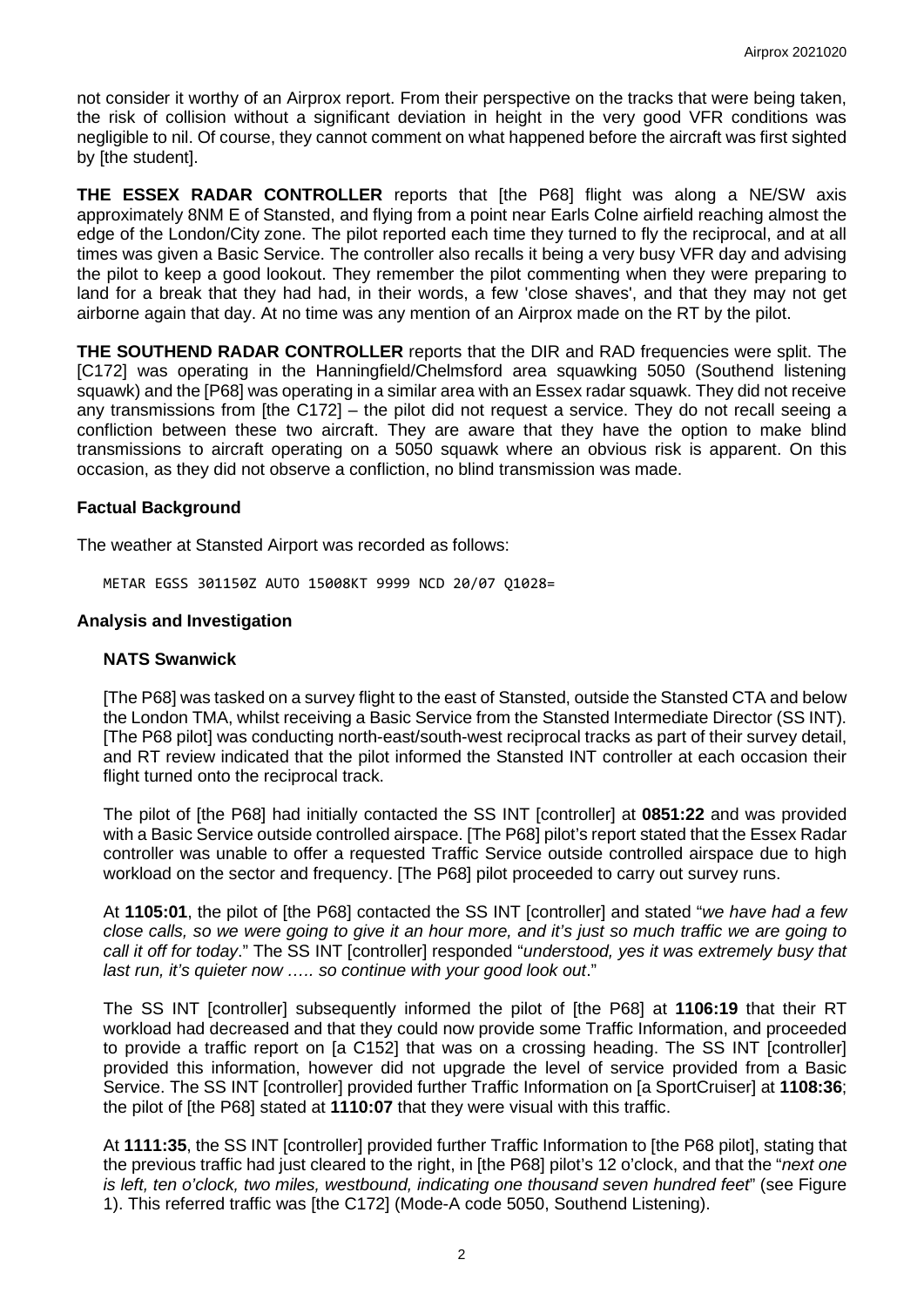

Figure 1

The pilot of [the P68] responded "*I have traffic in sight, thank you*". As there were two aircraft positions described by the SS INT [controller] in this single transmission, it cannot be determined whether the pilot had both aircraft in sight.

[The C172] continued on a westerly track, maintaining an indicated altitude of 1700ft, whilst [the P68 pilot] maintained their track and altitude of 1800ft on a converging path. At **1111:38**, [the P68] initiated climb for two radar updates. This climb subsequently changed to descent and [the P68] descended to an altitude of 1700ft at **1112:38**, the same altitude as the conflicting traffic.

At **1113:18**, the radar displayed [the P68] descend to an altitude of 1600ft whilst initiating a slight left turn of less than 5°, converging further with [the C172] that was also initiating a gradual left turn onto a south-westerly track. [The P68 pilot] initiated a reciprocal right turn onto the approximate previous track of 224° which was displayed over the following two radar updates, before [the P68] displayed an altitude of 1700ft at **1113:34**. The Airprox report from the pilot of [the P68] stated that at "~200m" the pilot of [the P68] turned right to avoid the conflicting aircraft. Radar data did not correspond with the pilot narrative. Safety Investigations assessed the closest point of approach between [the P68] and [the C172] occurred at **1113:38** and was recorded on the LTC Multi-Track radar as 0.2NM and 0ft (see Figure 2).



Figure 2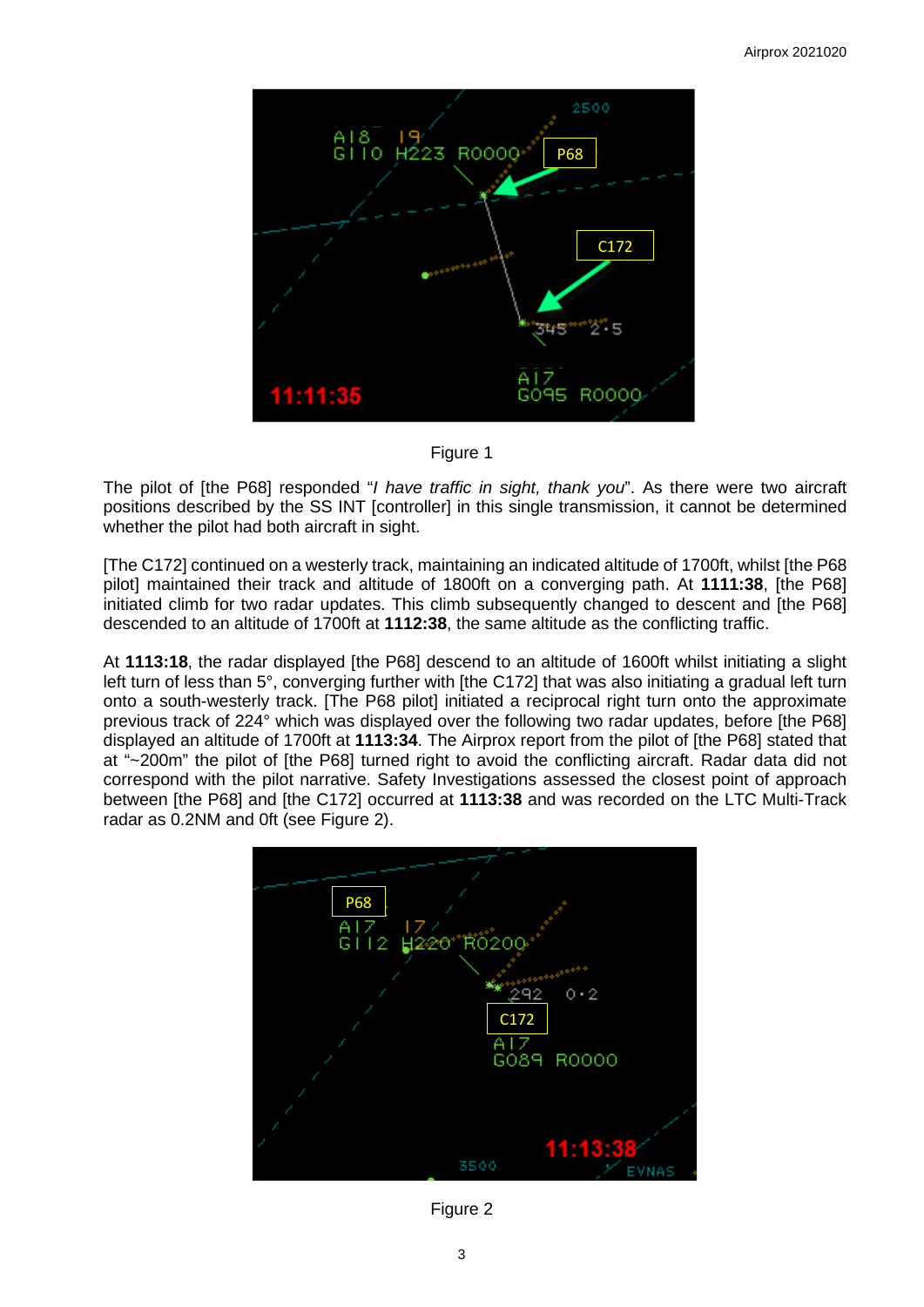This proximity was maintained on approximate parallel tracks for two further radar updates, prior to **1113:46** when [the P68 pilot] initiated climb to an altitude of 1800ft, and [the C172 pilot] furthered their left turn onto a diverging track. [The P68] continued on a radar derived track of 217°.

This Airprox occurred in Class G Airspace when [the P68] flew into proximity with [the C172]. [The P68 pilot] was in receipt of a Basic Service from Essex Radar. The pilot of [the P68] did not report taking any critical avoidance manoeuvre on the SS INT frequency, and none was evident upon reviewing the radar.

#### **UKAB Secretariat**

The P68 and C172 pilots shared an equal responsibility for collision avoidance and not to operate in such proximity to other aircraft as to create a collision hazard. [1](#page-3-0) If the incident geometry is considered as converging then the C172 pilot was required to give way to the P68. [2](#page-3-1) If the incident geometry is considered as overtaking then the C172 pilot had right of way and the P68 pilot was required to keep out of the way of the other aircraft by altering course to the right. $3$ 

#### **Summary**

An Airprox was reported when a Partenavia P68 and a C172 flew into proximity 3NM west of Chelmsford at 1114Z on Tuesday 30<sup>th</sup> March 2021. Both pilots were operating under VFR in VMC, the P68 pilot in receipt of a Basic Service from Essex Radar and the C172 pilot listening-out on the Southend Radar frequency.

# **PART B: SUMMARY OF THE BOARD'S DISCUSSIONS**

Information available consisted of reports from both pilots, radar photographs/video recordings, reports from the air traffic controllers involved and reports from the appropriate operating authorities. Relevant contributory factors mentioned during the Board's discussions are highlighted within the text in bold, with the numbers referring to the Contributory Factors table displayed in Part C.

Due to the exceptional circumstances presented by the coronavirus pandemic, this incident was assessed as part of a 'virtual' UK Airprox Board meeting where members provided a combination of written contributions and dial-in/VTC comments.

The Board first considered the actions of the P68 pilot and noted that they had reported coming close to a number of aircraft on their flight, but had not declared an Airprox on the frequency at the time. Whilst this had made it more difficult to identify the other aircraft involved initially, the more pressing requirement is for the controller to take the details of the Airprox and complete a report whilst the event is still fresh in their mind. The Board wished to remind pilots to declare an Airprox on the frequency in use at the time or, if this is not possible (such as those times when a pilot is not receiving an Air Traffic Service), then as soon as practicable after the event, which can include informing a nearby ATC unit whilst airborne even if that unit was not providing a Service to the pilot.

Concerning the Airprox itself, there was much discussion regarding whether this had been an 'overtaking' or 'converging' situation, and the Board noted that the P68 pilot had considered the 2 aircraft to be converging and therefore the responsibility to give way had rested with the pilot of the C172. However, it was clear to the Board that the P68 had been flying faster than the C172 and, since it was within 70° of the plane of symmetry of the Cessna (see Figure 3), the C172 had had the right-of-way and it had been the responsibility of the P68 pilot to give way to the C172 as they overtook it. Although, in the Board's view, the P68 pilot had mis-appreciated the particular element of SERA that had applied in the early stages of this encounter, members felt that even if it had been the case that the C172 pilot had had to give way to the P68, and therefore the P68 pilot been required to maintain heading and speed, this would not have prevented the P68 pilot from changing their altitude in order to provide

<span id="page-3-0"></span><sup>1</sup> (UK) SERA.3205 Proximity.

<span id="page-3-1"></span><sup>2</sup> (UK) SERA.3210 Right-of-way (c)(2) Converging.

<span id="page-3-2"></span><sup>3</sup> (UK) SERA.3210 Right-of-way (c)(3) Overtaking.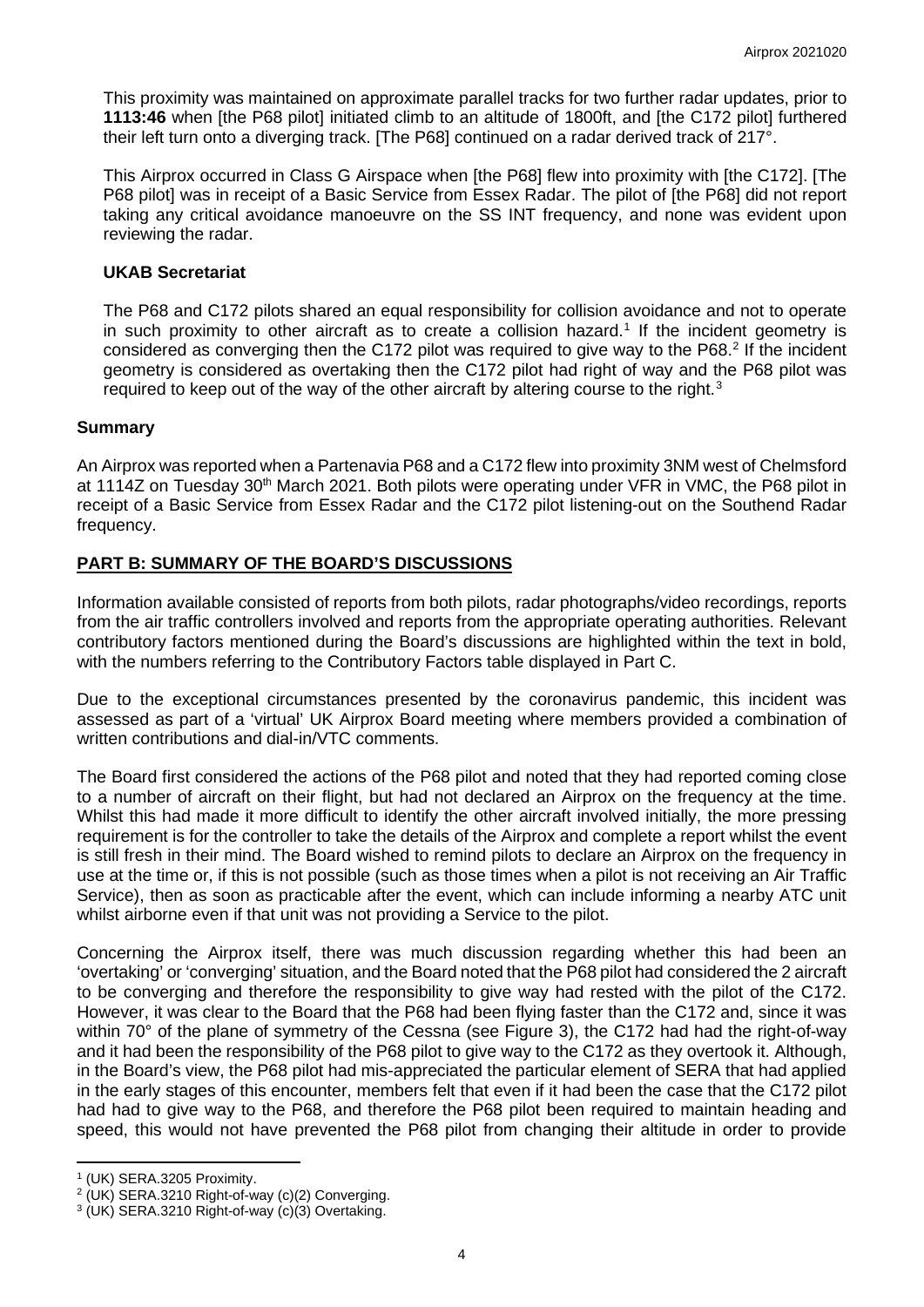additional vertical separation, particularly since the P68 pilot had had no way of knowing if the C172 pilot had been aware that the P68 was there. Therefore, the Board considered that the P68 pilot not adjusting their altitude on sighting the C172 had been contributory to the Airprox (**CF2**).





The Board discussed the efficacy of the Situational Awareness barrier and heard from an ATC advisor that the P68 pilot had requested a Traffic Service from the Essex Radar controller some 2hrs prior to the Airprox, but that this level of Service had been refused and a Basic Service offered instead. Whilst this is not uncommon when controllers are busy, the Board wished to highlight that a Refusal of Service can now be reported using a CAA form FCS1[5](#page-4-1)22<sup>5</sup> and encouraged pilots to submit this form for reporting denial of access to airspace, being refused an Air Traffic Service, or being refused the type of Air Traffic Service requested. Mindful of a number of recent Airprox involving aircraft undertaking survey tasks, some members questioned the wisdom of conducting survey flights without additional means of gaining situational awareness (such as electronic conspicuity devices) outside that which may be gained through air traffic control. As it was, the P68 pilot had not had any situational awareness of the presence of the C172 before they saw it (**CF3**), leaving them to rely on the See and Avoid barrier to maintain separation from other aircraft. The Board agreed that, in evaluating the situation as converging and having waited for positive action from the C172 pilot to deconflict the relative flightpaths of the 2 aircraft, the P68 pilot had chosen the incorrect course of action and had been concerned by the proximity of the Cessna (**CF4**, **CF5**).

Turning to the actions of the C172 pilot, the Board heard from a GA pilot member familiar with the area in which the Airprox took place that, in their view, the C172 pilot had selected the correct frequency for their operating area but some members wondered if they had expected more information from the controller when operating under the provisions of a frequency monitoring code. The Board wished to highlight to pilots that a frequency monitoring code (or 'listening squawk') does not imply that a pilot is receiving an Air Traffic Service – more details of what is, and is not, available to pilots when monitoring a frequency with the specified transponder code selected in their aircraft is available through the Airspace and Safety Initiative website,<sup>[6](#page-4-2)</sup> wherein a link is provided to a 2-page document that briefly describes what pilots can and, equally importantly, cannot expect from a controller when they are displaying a listening squawk. That said, the Board felt that the C172 pilot may have been better served by requesting a surveillance-based Air Traffic Service from the Southend controller, as they had had no other means of being alerted to the relative proximity of the P68. Similar to the P68 pilot, the C172 pilot had not had any situational awareness of the presence of the P68 (**CF3**), and only saw it as they turned their head towards their instructor who was sat beside them. Members noted that the C172 pilot had been sufficiently concerned by the proximity of the P68 (**CF5**) to initiate a slight turn away from the other aircraft whilst also keeping it in sight.

<span id="page-4-2"></span><sup>6</sup> <https://airspacesafety.com/listening-squawks/>

<span id="page-4-0"></span><sup>4</sup> Source – CAP 1535 – [The Skyway Code Version 3, dated March 2021](https://publicapps.caa.co.uk/docs/33/CAP1535S%20Skyway%20Code%20Version%203.pdf)

<span id="page-4-1"></span><sup>5</sup> <https://apply.caa.co.uk/CAAPortal/servlet/SmartForm.html?formCode=fcs1522>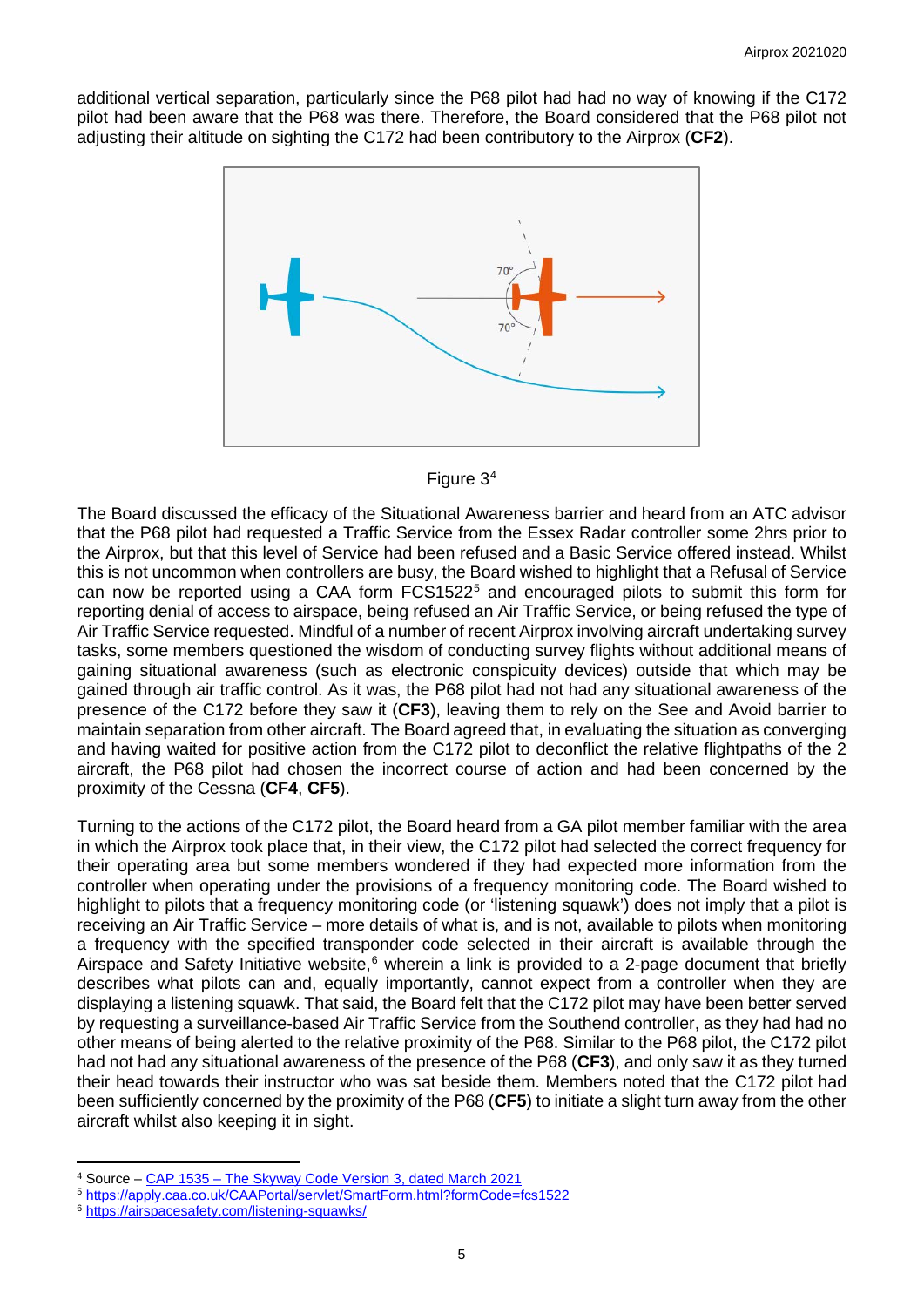The Board then considered the actions of the controllers involved and quickly agreed that the Southend controller, not having received any transmissions from the C172 pilot, could not have been expected to either notice a confliction or to intervene and pass Traffic Information to the C172 pilot. There then followed a lengthy discussion on the availability and provision of  $STCA<sup>7</sup>$  $STCA<sup>7</sup>$  $STCA<sup>7</sup>$  to the Essex Radar controller. The STCA parameters for the controller had been set to exclude aircraft operating VFR outside controlled airspace and so STCA had not been available to the controller involved with this Airprox (**CF1**). However, the Board felt that the availability, or otherwise, of STCA to controllers was little understood amongst GA pilots. Controller members with experience of operating with STCA wished to highlight that STCA is a tool designed for use within controlled airspace and is, in general, unsuitable for use in Class G airspace. The parameters that are set for the STCA to generate an alarm within controlled airspace are invariably breached by aircraft operating under VFR within Class G airspace and, therefore, should STCA be employed in this environment then it would likely be generating constant alarms. This would have the effect of desensitizing controllers to genuine alarms and, effectively, negating the positive influence on safety of STCA. In this particular case, STCA had not been available to the controller and the Board considered that, given that the P68 pilot had been operating under a Basic Service, there had been no requirement for the controller to monitor the P68 (albeit the controller had, in fact, passed Traffic Information on the C172 to the P68 pilot shortly after the P68 pilot had sighted the C172).

Finally, the Board considered the risk involved in this event. Members noted that neither pilot had assessed the risk of collision as anything higher than 'Low' and that their respective estimates of horizontal separation were, in fact, less than that measured on the NATS radar replay. Noting this, and also in view of the fact that the C172 pilot had taken action to increase separation immediately on sighting the P68, and that the P68 pilot had monitored the C172 for a period before manoeuvring themselves, members agreed that there had been no risk of collision. However, the Board did consider that safety had been degraded and so assigned a Risk Category C to this event.

# **PART C: ASSESSMENT OF CONTRIBUTORY FACTORS AND RISK**

|                | 2021020                                                        |                                                      |                                                                                                                              |                                                                                        |  |  |  |
|----------------|----------------------------------------------------------------|------------------------------------------------------|------------------------------------------------------------------------------------------------------------------------------|----------------------------------------------------------------------------------------|--|--|--|
| CF.            | <b>Factor</b>                                                  | <b>Description</b>                                   | <b>ECCAIRS Amplification</b>                                                                                                 | <b>UKAB Amplification</b>                                                              |  |  |  |
|                | <b>Ground Elements</b>                                         |                                                      |                                                                                                                              |                                                                                        |  |  |  |
|                | • Electronic Warning System Operation and Compliance           |                                                      |                                                                                                                              |                                                                                        |  |  |  |
| 1              | Technical                                                      | • Conflict Alert System Failure                      | Conflict Alert System did not<br>function as expected                                                                        | The Conflict Alert system did not<br>function or was not utilised in this<br>situation |  |  |  |
|                | <b>Flight Elements</b>                                         |                                                      |                                                                                                                              |                                                                                        |  |  |  |
|                |                                                                | <b>• Tactical Planning and Execution</b>             |                                                                                                                              |                                                                                        |  |  |  |
| $\mathfrak{p}$ | Human<br>Factors                                               | • Insufficient Decision/Plan                         | Events involving flight crew not<br>making a sufficiently detailed<br>decision or plan to meet the needs<br>of the situation | Inadequate plan adaption                                                               |  |  |  |
|                | • Situational Awareness of the Conflicting Aircraft and Action |                                                      |                                                                                                                              |                                                                                        |  |  |  |
| 3              | Contextual                                                     | • Situational Awareness and<br><b>Sensory Events</b> | Events involving a flight crew's<br>awareness and perception of<br>situations                                                | Pilot had no, late or only generic,<br><b>Situational Awareness</b>                    |  |  |  |
|                | • See and Avoid                                                |                                                      |                                                                                                                              |                                                                                        |  |  |  |
| 4              | Human<br>Factors                                               | • Incorrect Action Selection                         | Events involving flight crew<br>performing or choosing the wrong<br>course of action                                         | Pilot flew close enough to cause<br>concern                                            |  |  |  |
| 5              | Human<br>Factors                                               | • Lack of Individual Risk<br>Perception              | Events involving flight crew not fully<br>appreciating the risk of a particular<br>course of action                          | Pilot flew close enough to cause<br>concern                                            |  |  |  |

# Contributory Factors:

<span id="page-5-0"></span><sup>7</sup> Short Term Conflict Alert.